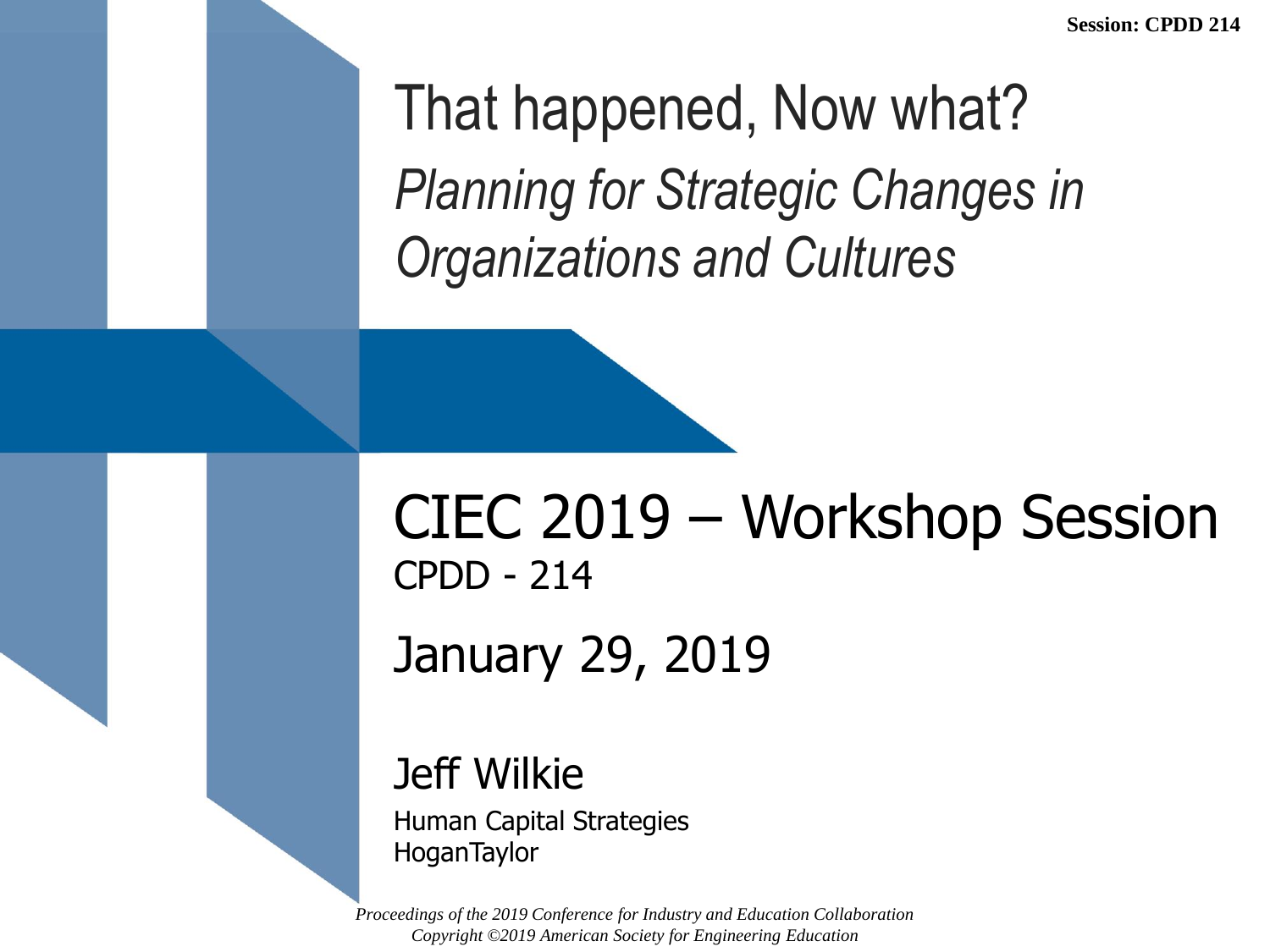## Purpose

This session discusses the importance of improving your personal abilities to empower self and others within and outside to improve personal outlook on change and enhance the competitiveness and success of your organization.

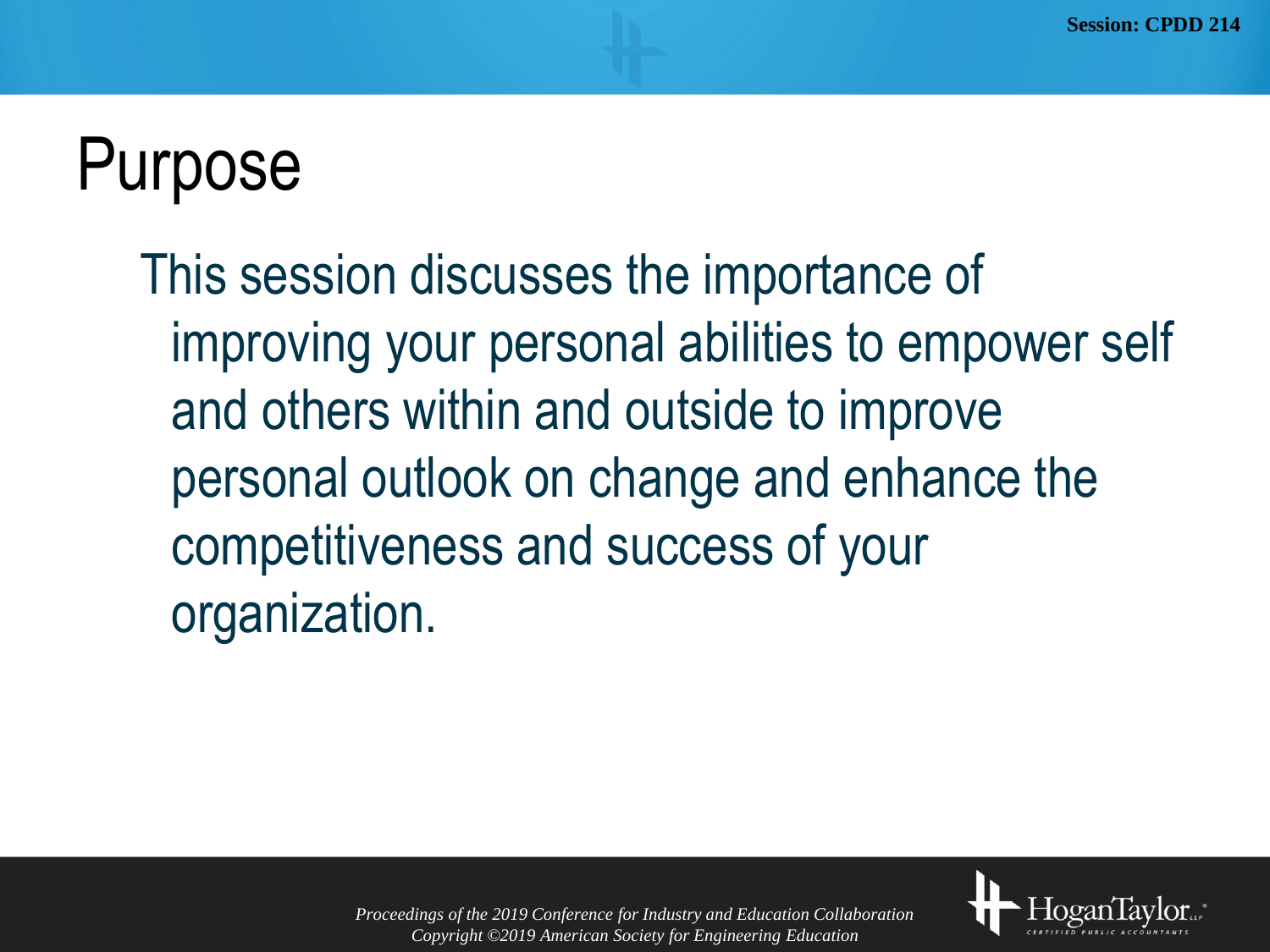# Objectives of the Session

- Accelerate the process of helping self and others in adapting to changing environments and becoming more productive.
- Minimize the potential negative effects change can have on your personal productivity, morale, and collaboration with team members.
- Turn resistance into commitment and inspire team members to take ownership of change.



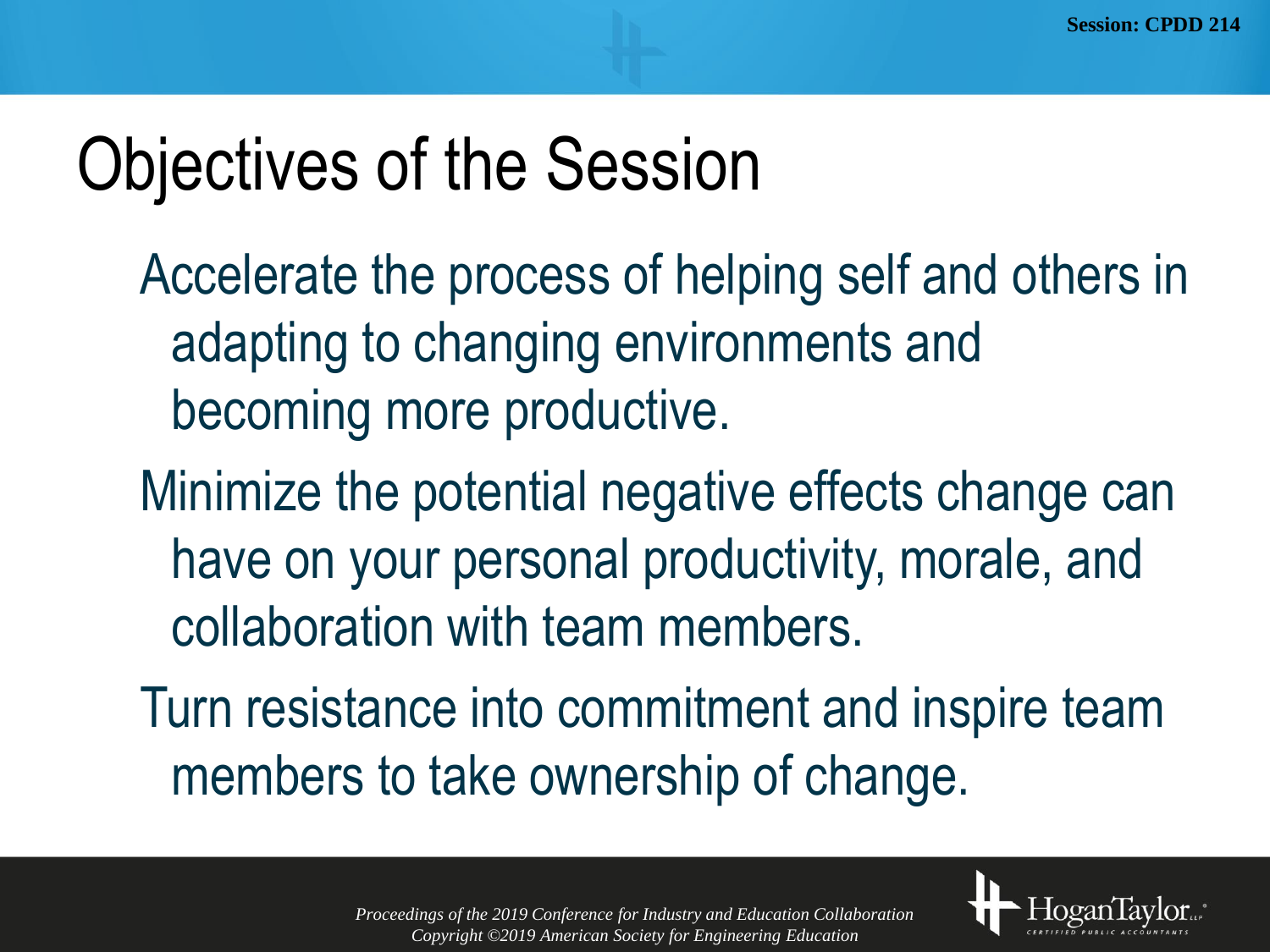# Analogy for Self and Others

The Stream

[https://www.youtube.com/watch?v=Zsqep7\\_9\\_mw](https://www.youtube.com/watch?v=Zsqep7_9_mw)

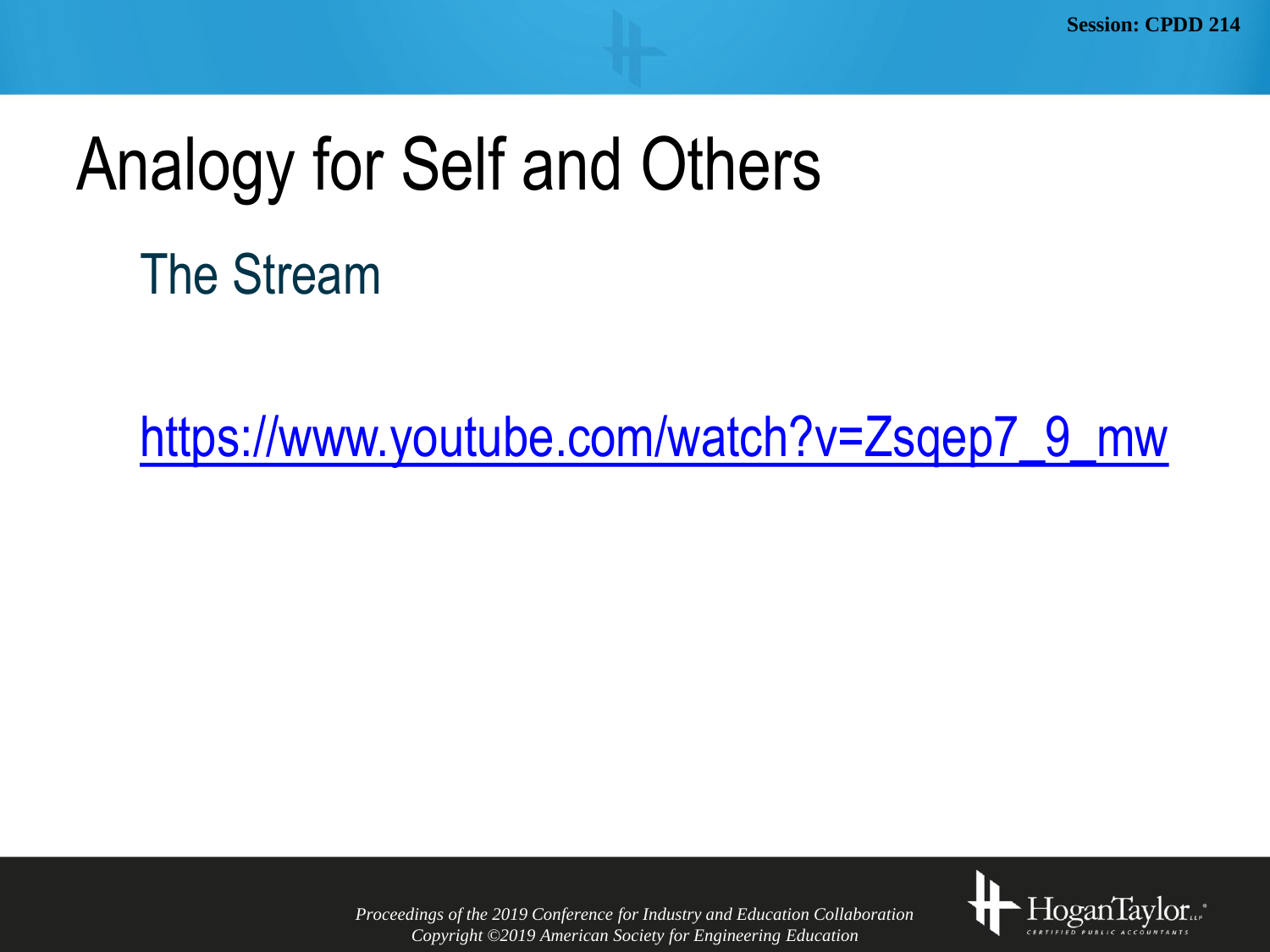# Personal Change Management

- Be a role model
- Use the Grapevine
- Encourage each other
- Practice "*intrapeneurship"*

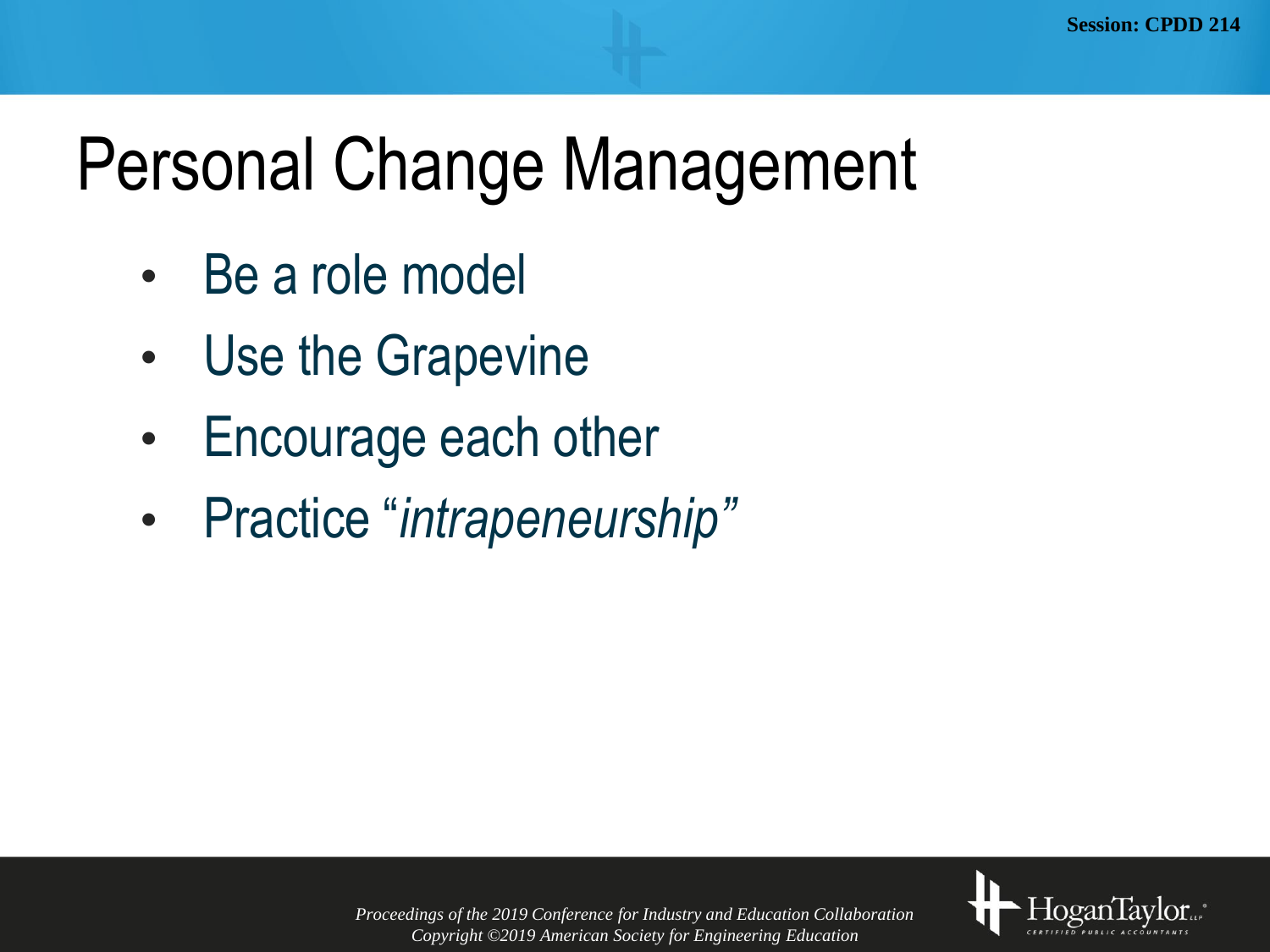#### Managing Transitions



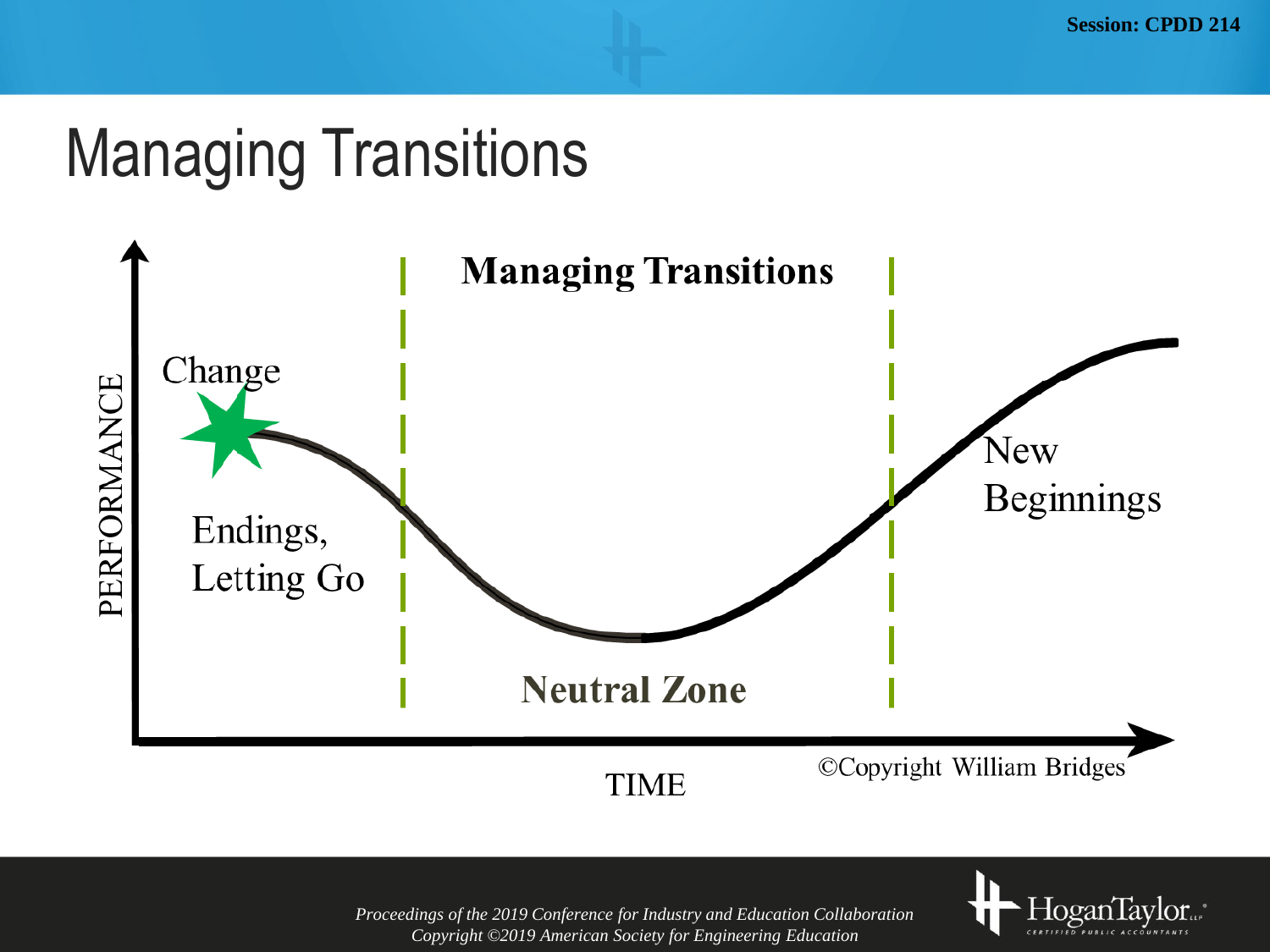# Phase 1: Letting go

- Identify who is losing what
- Accept the reality & importance of the subjective losses
- Acknowledge losses openly & sympathetically
- Let people take a piece of the "old way" with them
- Inform, explain why the change again & again
- Define what's over & what isn't
- Treat the past with respect/celebrate successes
- Show how endings ensure continuity of what really matters

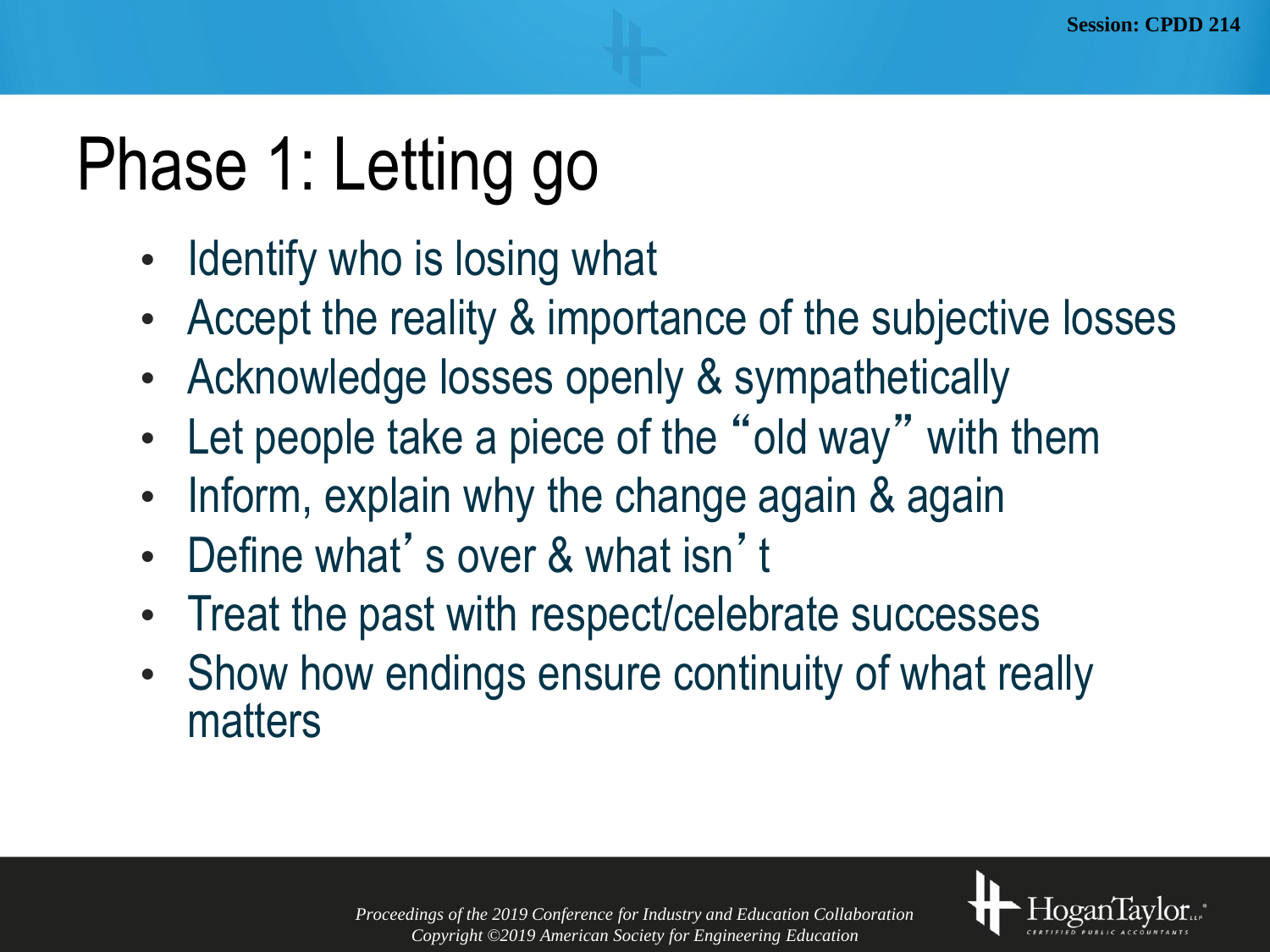### Phase 2: Managing the Neutral Zone

- It's about helping people
- "Normalize" the neutral zone
- Redefine it
- Create temporary systems and short-term goals
- Strengthen intra-group connections
- Monitor the pulse
- Foster creativity

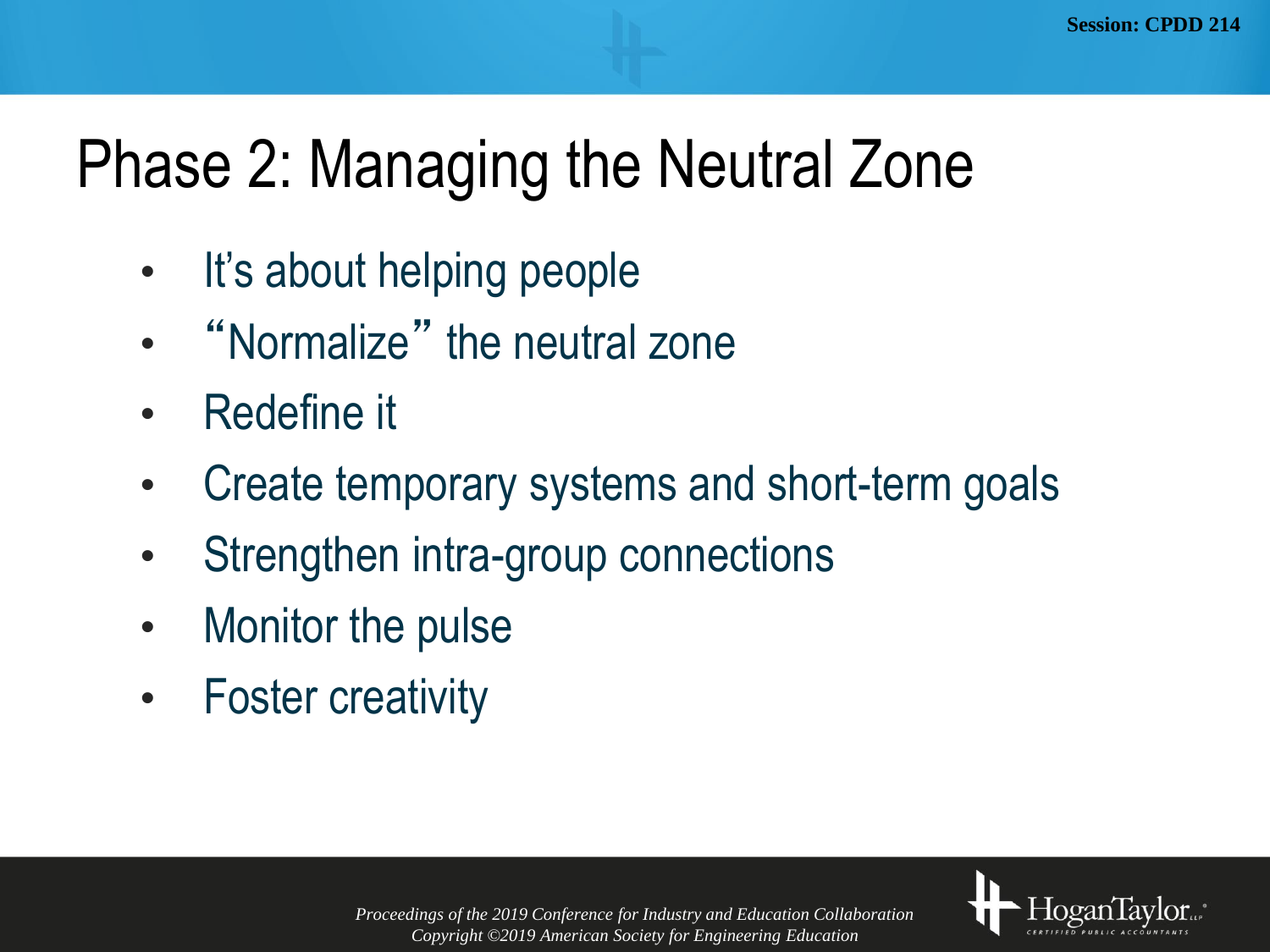#### Phase 3: Launching a New Beginning

- $\bullet$  The 4 P's:
	- Purpose Explain the logic & expected outcome
	- Picture How the outcome will look & feel
	- Plan Step-by-step phasing
	- Part to Play For all in the plan & outcome
- Rules:
	- Be consistent in all messages and behaviors
	- Ensure quick wins
	- Symbolize the new identity
	- Celebrate success with fun and takeaways

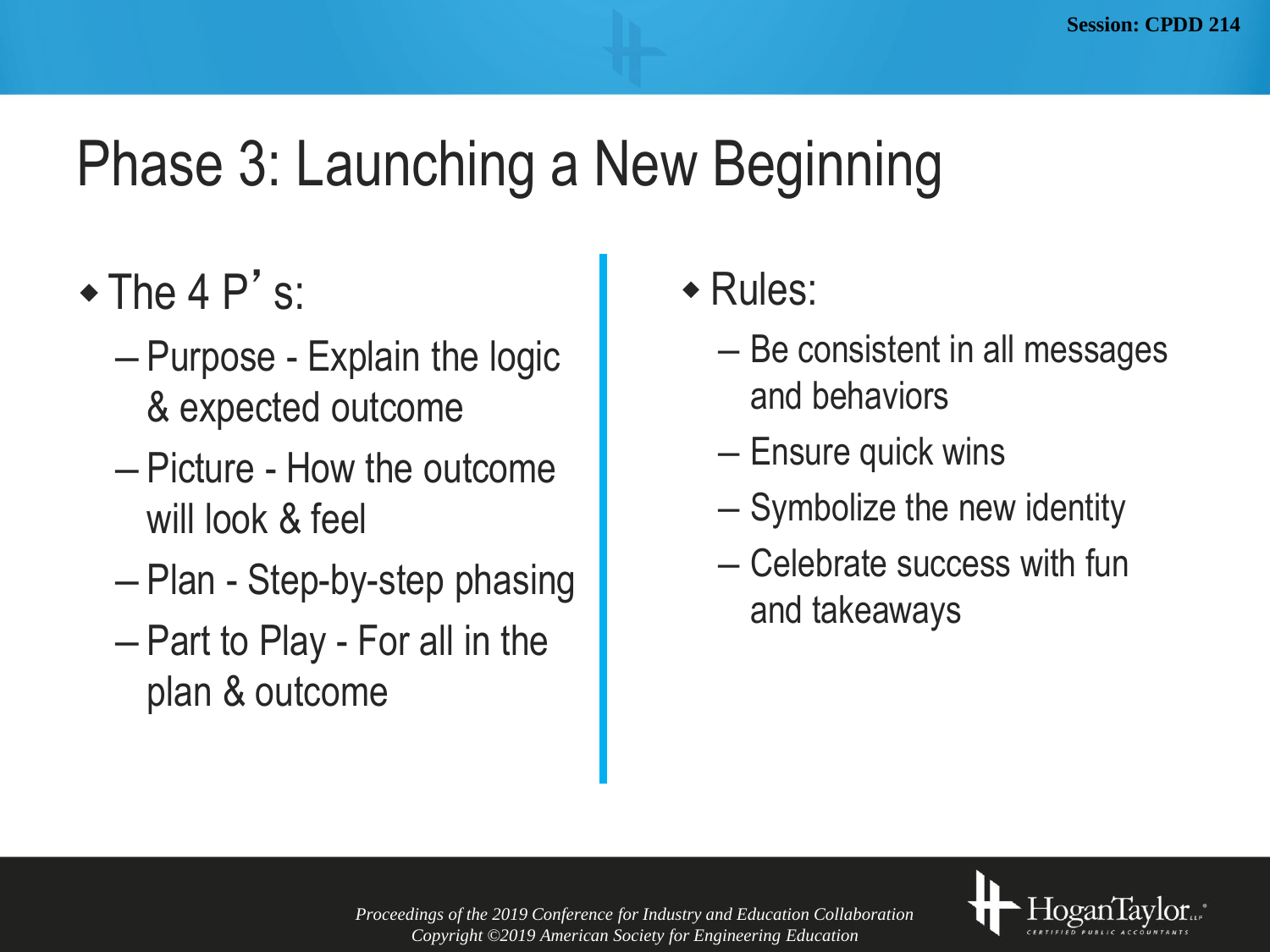### Your focus…

#### Individual and team management:

- **Awareness**
- Desire
- **Knowledge**
- Ability
- Reinforcement

#### **The ADKAR Model is useful for understanding how each person is managing their expectations**

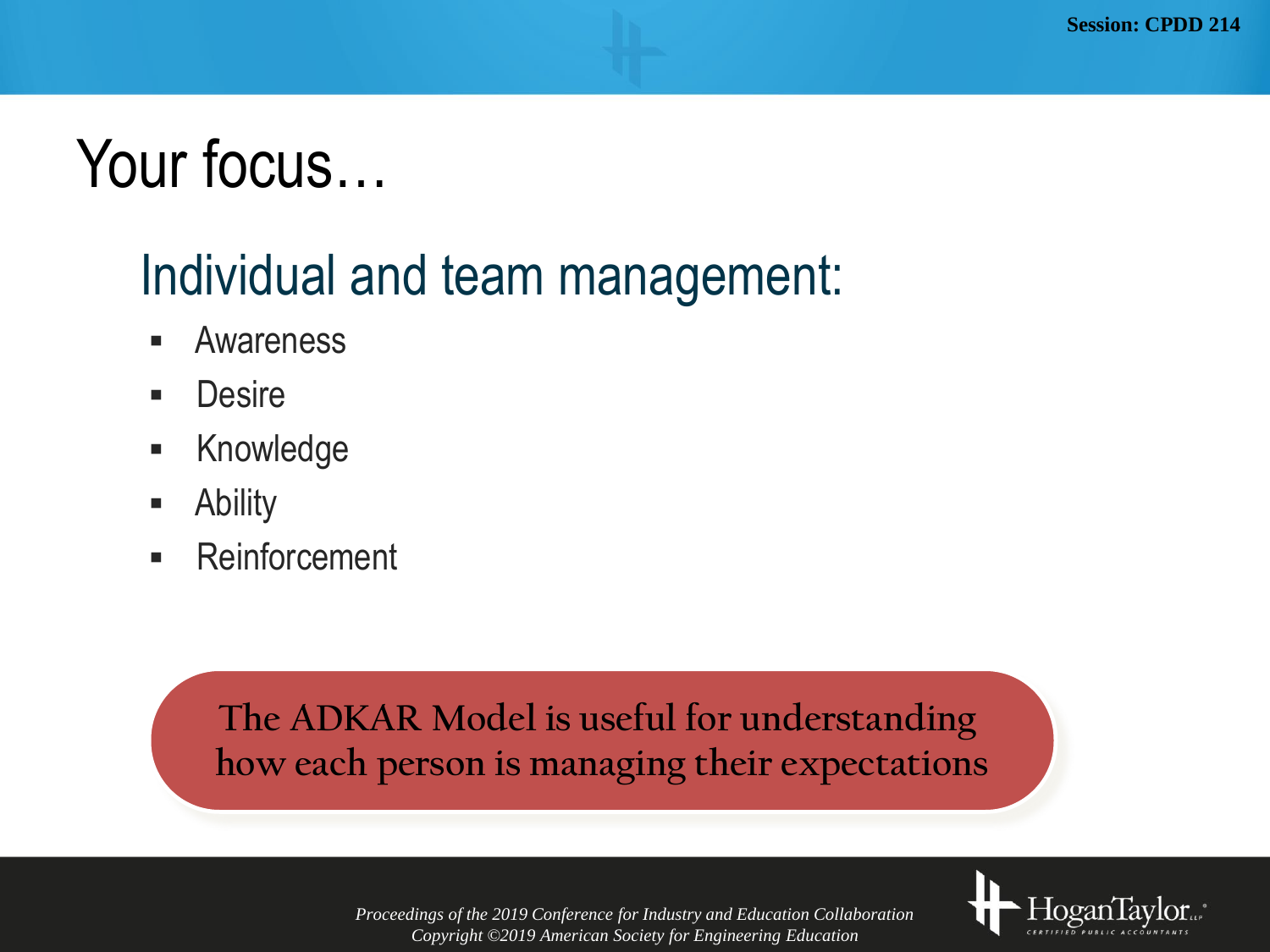**Session: CPDD 214**

## That Happened, Now What?

# *Find the WIIFM*